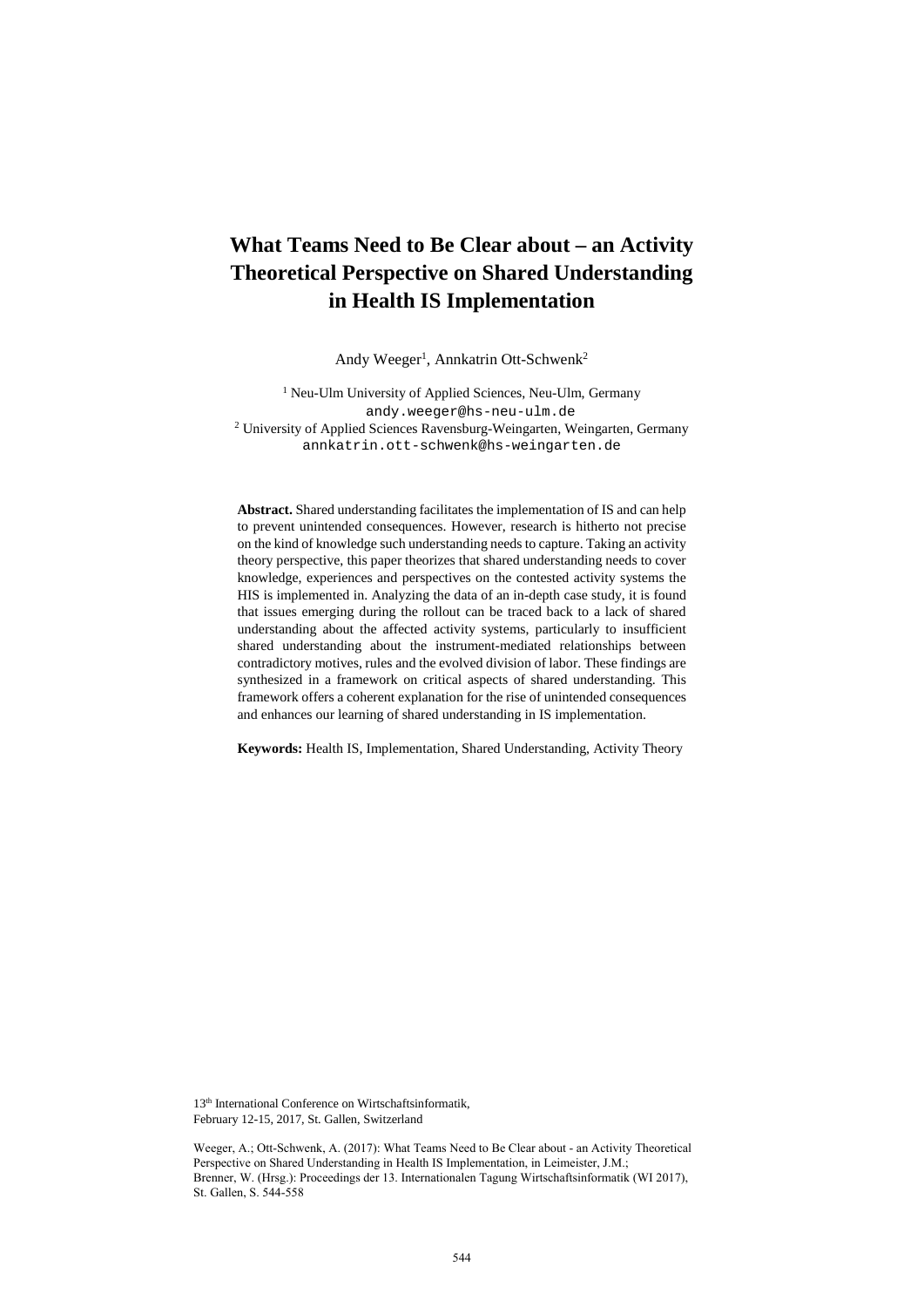## **1 Introduction**

Society expects a great deal from health information technology (IT), particularly concerning quality, safety, and efficiency of healthcare [1]. Imagine a hospital implementing a health information system (HIS) to fulfill these expectations. Its management follows the advice of text books and clarifies the problems the IS should tackle, builds consensus, considers various options, chooses an IS that meets its needs, plans implementation carefully, continually involves stakeholders and maintains strong commitment [2, 3]. Nonetheless, after the rollout, unintended consequences such as workflow challenges and resistance arise leading the intended outcomes untapped.

The literature reveals that this scenario is not unique, but that HIS implementation regularly disappoints users and stakeholders [2]. Implementing information systems (IS) that meet the difficulties of the healthcare domain and its various stakeholders is thus a major challenge [4], particularly since HIS must account for numerous social and technical factors that originate in a complex and evolving environment [2, 5]. In this regard, shared understanding enables interdisciplinary teams to implement IS effectively [6, 7]. Such shared understanding involves the recognition of diverse perspectives, resolution of differences in meaning and an agreement on the sociotechnical requirements and the role of the IS within the activities it is employed [8].

However, research has to date not precisely worked out the kind of knowledge and experiences that need to be covered by shared understanding, which enables teams to efficiently implement IS and to avoid unintended consequences [8]. To guide design and implementation of HIS that are better able to meet expectations and thus improve HIS implementation outcomes, it is valuable to gain deeper understanding of the aspects of healthcare activities that shared understanding needs to cover. Consequently, this paper aims to contribute to our knowledge by exposing and classifying sociocultural characteristics of healthcare activities and the various perspectives of stakeholders that need to be recognized and aligned during HIS implementation. Thus, we put forth following research question: *What are crucial aspects of healthcare activities that need to be covered by shared understanding during HIS implementation to avoid unintended consequences?*

To approach this question, we conducted an interpretative case study of an HIS implementation in a large German hospital. Grounded in Activity Theory (AT), we developed initial assumptions about aspects of healthcare activities that need to be recognized, shared, and considered during IS implementation. AT informed our understanding of the elements and complexities of collective activities, the significance of diverse perspectives and the role of HIS as a mediating instrument. The assumptions derived from AT did not only guide data collection and analysis, they were also constantly refined during this process. By means of iteratively interpreting data and refining the theoretical concepts, we could develop a coherent explanation of the rise of unintended consequences that emerged during and after the rollout of the HIS. These explanations then informed the development of a framework, which points to crucial aspects that need to be covered by shared understanding to avoid such problems. Before we lay out our theoretical stance, we briefly point up the complexities of HIS implementation and introduce the concept of shared understanding.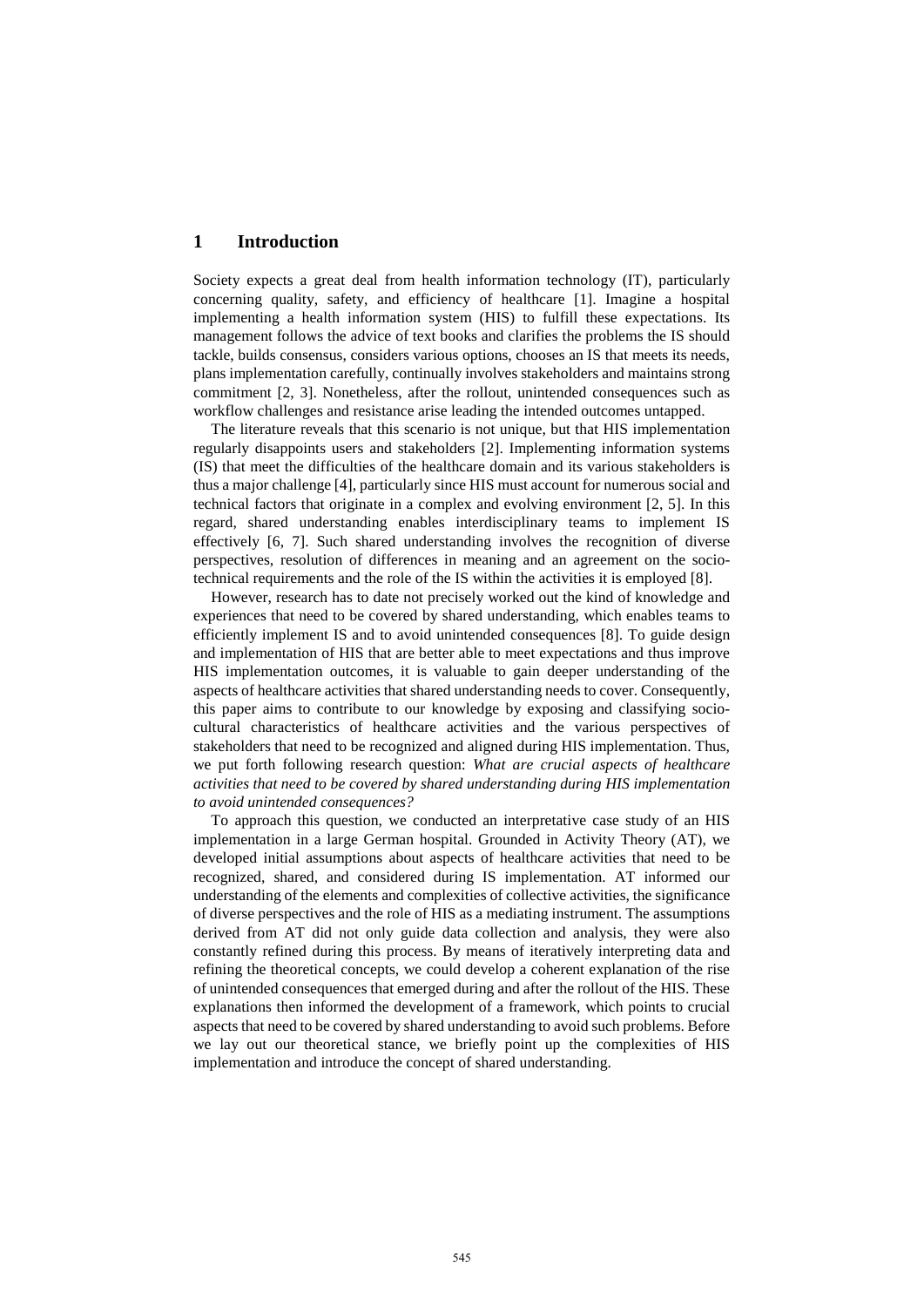# **2 Theoretical Foundation**

Stability and reliability are pivotal in healthcare settings [9]. IS implementation should thus carefully manage change to healthcare activities, which are increasingly complex, contested, highly hierarchical, and multidisciplinary in nature [9-11]. Concerning this matter, prior research identified that embedding generic HIS as "one size fits it all" is reasonably difficult [12, 13]. Rather, the design and functionalities of HIS and evolved practices need to be wisely adapted [10, 14], such that the HIS fits with the socioorganizational context. These adjustments need to span the complete implementation process [15]. Consequently, several literature reviews have identified management and user involvement as critical measures for the design and implementation of HIS [2, 16].

Users, managers and IT professionals need to be aware of individual knowledge that is crucial for the design and implementation of HIS such as knowledge on the capabilities and limitations of the HIS as well as perspectives regarding necessary adjustments to work practices [16]. Aligning HIS and established work practices successfully is thus contingent on shared understanding.

#### **2.1 Shared Understanding**

Shared understanding is commonly defined as "the overlap of understanding and concepts among group members" [17] and refers to the extent to which a basic understanding of a common subject matter exists [6]. The common subject matter in IS implementation is the creation and adaptation of an IS that is well aligned with existing and emerging practices [6, 18-20]. As our research focuses on HIS implementation, we define shared understanding here as overlapping mental representations of knowledge and experience that allows people involved in HIS implementation to form joint explanations and expectations of the HIS and how it affects healthcare activities.

It is assumed that an understanding of reality is primarily constructed in the mind of the individual by organizing and combining new experiences with existing experiences and knowledge [21]. Thus, there are multiple constructions of reality and "there is no objectively, right understanding on a certain object of interest that matches reality, but rather different conceptualizations that may 'fit' reality better or worse" [8]. However, research on shared understanding clearly shows that combining and aligning individual understandings of IT professionals and their stakeholders is important for successful IS implementation projects [see e.g. 6, 18, 19, 20, 22-24].

Shared understanding does not imply that people involved in IS implementation simply accumulate individual conceptualizations of reality. Rather, they need to share their perspectives, negotiate meanings, and agree on a mental representation they want to follow [8]. Moreover, it is assumed that teams hold several mental representations, which are usually framed as task- and team-related models and either cover knowledge on the task, the way the task is approached or the team [8, 25]. Besides these rather broad categories, IS research has hitherto barely worked out the detailed kind of taskrelated knowledge and experiences that are crucial for effective IS implementation [8].

Though prior research reveals that insufficient fit between the HIS and the socioorganizational context contributes to HIS implementation failures [14], the kind of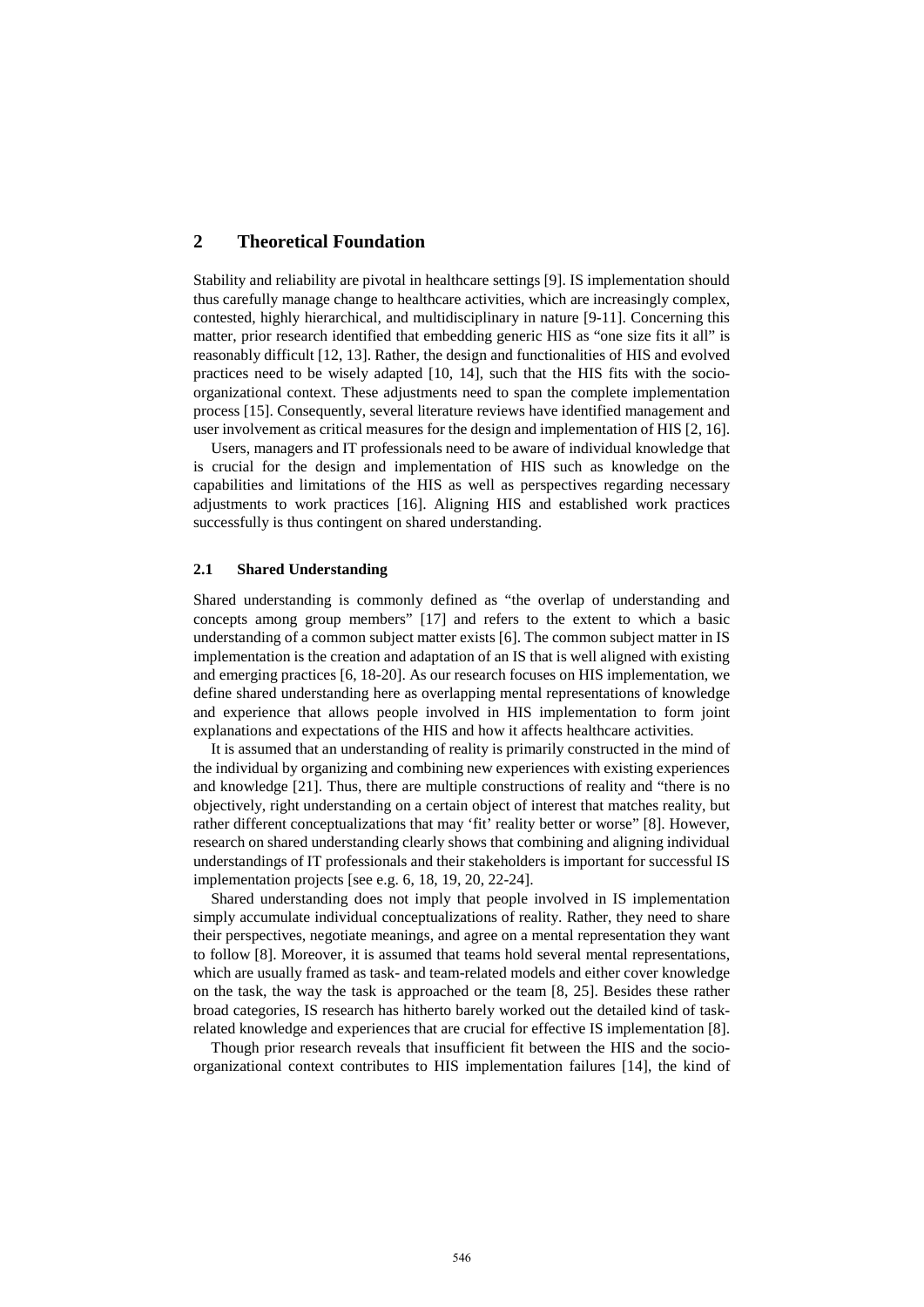knowledge about healthcare activities that needs to be enacted remains unclear. AT provides concepts to analyze collective IS-mediated activities and to approach this gap. AT exposes the interrelations of the constituents of work activities and thus illuminates the socio-organizational context. Hence, AT should help us to understand what needs to be recognized, shared, and considered during IS implementation, particularly concerning the role of the HIS within these activities. Below we offer a brief introduction to AT.

## **2.2 Activity Theory**

Although AT is still rather unfamiliar in IS research, it has emerged as an important theory for understanding change of IS-mediated work activity [26]. AT relates the different conceptions of human activities and the material, mental, and social resources through which they are enacted [27, 28]. To frame these relations, AT introduces the activity system as analytical unit that covers how diverse actors work together [28].

The triangular activity system comprises the mutual aim of the activity (the *object*), all the people who are directed towards the object (the *subjects*), cognitive and materialized *instruments* used in activity to realize the outcome more efficiently, explicit and implicit *rules* that govern the work, the way tasks are distributed (the *division of labor*) and the wider *community* of practitioners that revolve and evolve around the object [29-32]. Instruments, rules, and the division of labor empower actors with experience and skills collected in the past, relate the subjects to the community and determine the possibilities and boundaries of their actions [21, 29, 30, 33].

The object as a key concept of AT refers to a physical or cognitive entity that is under construction, moving from a 'problem space' to a result or an outcome [28, 31]. As the "true carrier of motives of the collective activity systems", the object takes shape and acquires its value by being transformed by multiple members of an activity system. Thus, the object is an enduring purpose of the activity and determines individual goals and actions through which, in turn, it may be achieved [31].

Though object-relatedness is a key characteristic of human activity [34], it is not free of contradictions. People frequently perceive difficulties in constructing a connection between the goals of their individual actions and the motive of the collective activity [34]. These problems stem from the multi-voided and contradictory nature of human activities [31]. AT views activity systems as an accumulation of multiple perspectives, traditions and interests, where the division of labor creates different positions of the participants and the instruments, rules, and conventions carry multiple layers and strands of history [35]. Such contradictions are exemplified by diverse perspectives on the patient who may be considered as a person to be helped or as a source of revenue. Likewise, HIS as one of multiple instruments employed in healthcare activities can be viewed as a resource to provide better healthcare or to generate higher revenues.

Such contradictions within activity systems cannot be observed directly, they can only be identified through their manifestations [36] such as tensions, disturbances, and breakdowns that destabilize activities and reveal inefficiencies [31, 37]. Moreover, contradictions are also viewed as driving change. Building on these ideas, we conceptualize IS implementation as a process of reconfiguring activity systems to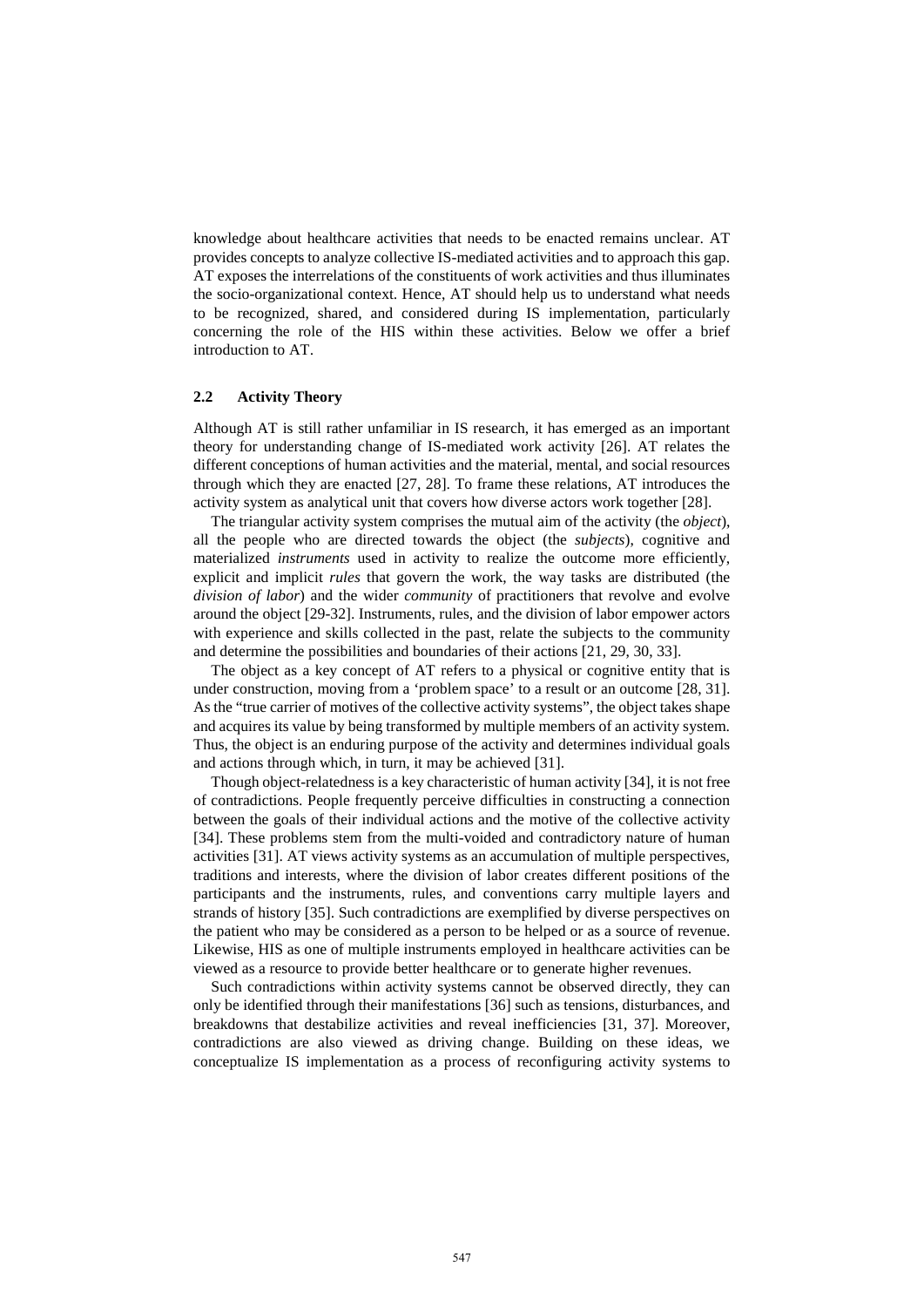resolve contradictions or mitigate tensions. IS implementation projects are thus only successful, when tensions, disturbances, and breakdowns could have been reduced.

Modifying elements in activity systems also bears the risk of new or amplified contradictions that may surface as unintended consequences. To avoid the rise of unintended consequences, these contradictions need to be identified, considered and proactively approached by means of adequate strategies and measures such as purposeful adaptations to the IS and other cultural historical elements of the activity.

## **2.3 Summary and Initial Assumptions**

Literature shows that effective design and implementation of IS is contingent on shared understanding [see e.g. 6, 19, 20, 23, 24]. However, prior research is not precise on the kind of task-related knowledge, experiences, and perspectives shared understanding needs to cover [8]. Building on the concepts of AT, we assume that the design and implementation of IS not only requires knowledge of individual actions and interactions with the IS, but also of the joint activity the IS mediates. IT professionals, users and stakeholders thus need to share their individual knowledge and perspectives on the system of instruments employed in collective activities and rather invisible aspects such as rules and the division of labor as well as the strands of history they carry.

An understanding that combines divergent conceptions of the historically evolved and contested activity systems, their elements, and interrelations is expected to enable IT professionals and users to identify contradictions and to agree on the role of the HIS within these systems. Such shared understanding will enable them to anticipate and avoid unintended consequences during and after rollout. Vice versa, we expect that significant obstructions of work activities indicate that the people involved in IS design and implementation based their actions on insufficient shared understanding of the contested activity systems. Thus, they were not able to anticipate novel or amplified contradictions and resulting tensions as reflected by unintended consequences.

## **3 Methods**

To identify the aspects of healthcare activities that need to be captured by shared understanding, we decided to take an interpretative perspective and to conduct a single, in-depth case study [38-40]. An interpretive lens acknowledges that people create their own subjective and inter-subjective meanings as they interact with the world [38]. Case studies are capable to provide an ample description and analysis of these perspectives [40]. Thus, the case study approach fits well with exploring crucial aspects of healthcare activities that need to be recognized, considered, and shared in this specific context.

In line with Eisenhardt's [41] recommendation for case study research, we framed our research question in the light of prior research. Moreover, we engaged in an iterative process of considering theoretical concepts from extant literature, developing assumptions about the characteristics of shared understandings, comparing the patterns identified with our theoretical deliberations and enhancing our theoretical perspective [39]. Below, we introduce the case, and describe data collection and analysis in detail.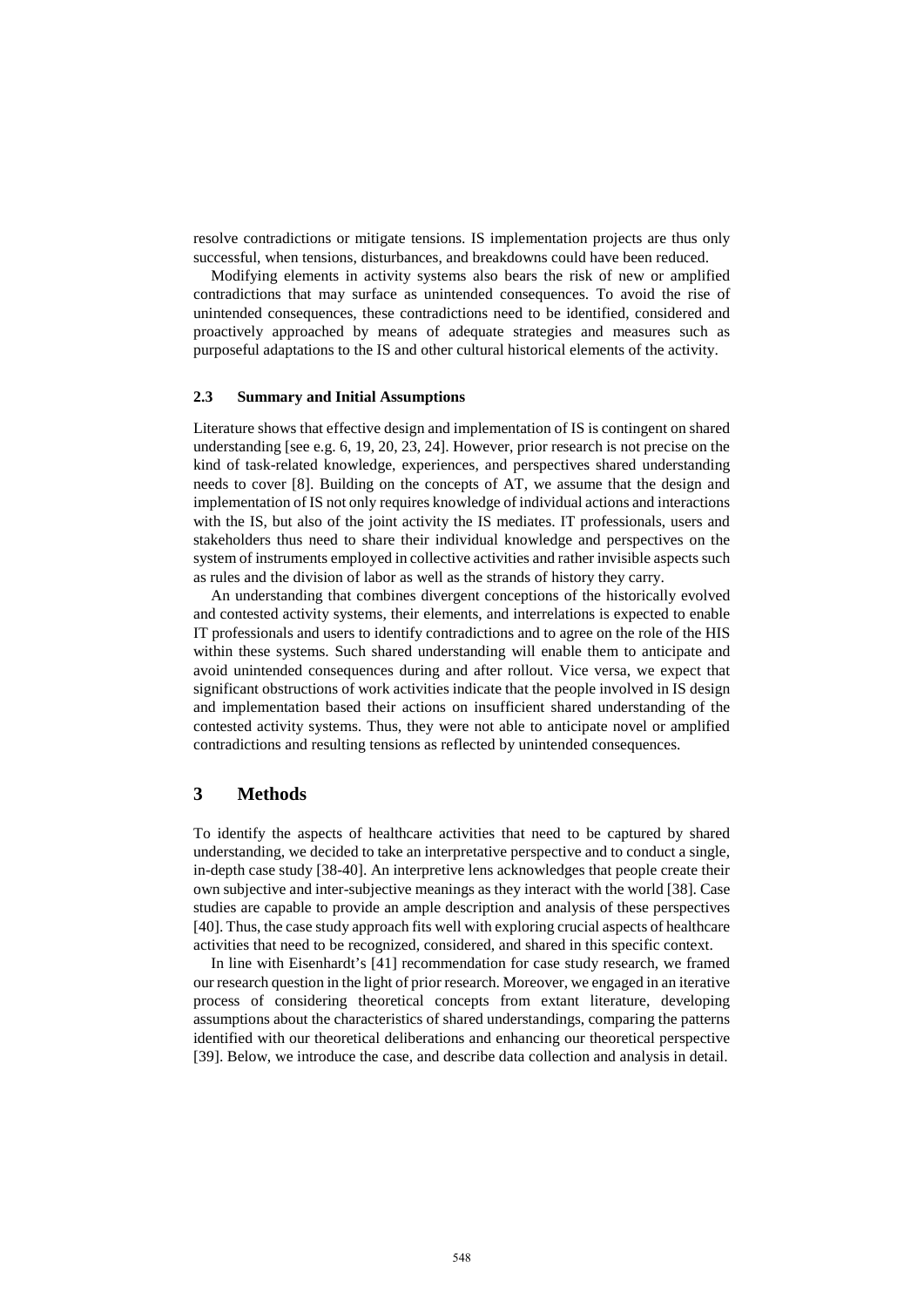#### **3.1 Research Case**

In 2011, a large teaching hospital in Germany with approx. 9,000 employees in 17 clinics and 40 specialist departments started an initiative to gradually implement an IS for care documentation (henceforth CareDoc) at almost all intensive-care stations such as the internal medicine, the gynecological clinic, and the psychiatric clinic. Replacing the former paper-based nursing documentation instrument, CareDoc was intended to enable the wards to comply with external requirements, such as increasing the efficiency of day-to-day clinical activities and optimizing reimbursement. From an AT perspective, the paper-based instrument should be replaced to resolve tensions between the abilities of the hitherto employed instruments and evolving aspects of the object of healthcare activities, particularly efficient provision of healthcare services.

The paper-based care documentation is ward-specific and essentially a large piece of paper. This instrument is used to document basic patient data such as demographics and vital parameters, medications, treatment, and nursing reports. CareDoc replicates and extends these functions as it, for instance, also enables users to enter orders and to manage schedules. Moreover, CareDoc provides interfaces to the hospital's central information system used to manage master patient data and accounting processes.

Responsible for most medical documentation (i.e., data entry), the nurses at the ward are the key-users of CareDoc and thus particularly relevant during requirementselicitation. This fact is also reflected by the project team responsible for the adaptation and implementation of CareDoc at the wards. The team was led by an IT project manager and supported by two IT professionals and three nurses. The nurses were relieved of their day-to-day activities at different wards to a varying degree (25-75 %).

Depending on the specialization of the clinic, the vendor of CareDoc provided several basic templates that reflect best practices from other hospitals. In the early phase of the project, the project team involved various users, whose task was to learn how the templates need to be aligned with standard processes at the clinics and their wards. The resulting customized templates reflect approx. 80% of the functionalities needed in all clinics. The remaining 20% were identified as ward-specific and were added as customization prior to the rollout at the wards. The customizations were predominantly informed by the nurses. To gather the requirements, a standard implementing procedure was adopted for every ward. First, the project team and the staff at the ward, particularly the nurses, jointly created a specification document that reflects ward-specific requirements. The project team then customized CareDoc accordingly. Two weeks before the rollout of CareDoc on the ward, the users were trained to use the adapted version of CareDoc. During the rollout phase, which lasted about 14 days, members of the project team helped ward staff to implement CareDoc within their day-to-day work and to fix emerging issues. The rollout strategy, particularly the selection of CareDoc and the basic template development, included key success factors noted in the literature: selection of adequate technology, senior leadership, and continuous consultation of key-users during all project phases [2, 3]. Thus, this case gives us the opportunity to identify aspects of healthcare activities that are not easily recognized by best-practice measures, but are critical for avoiding unintended consequences.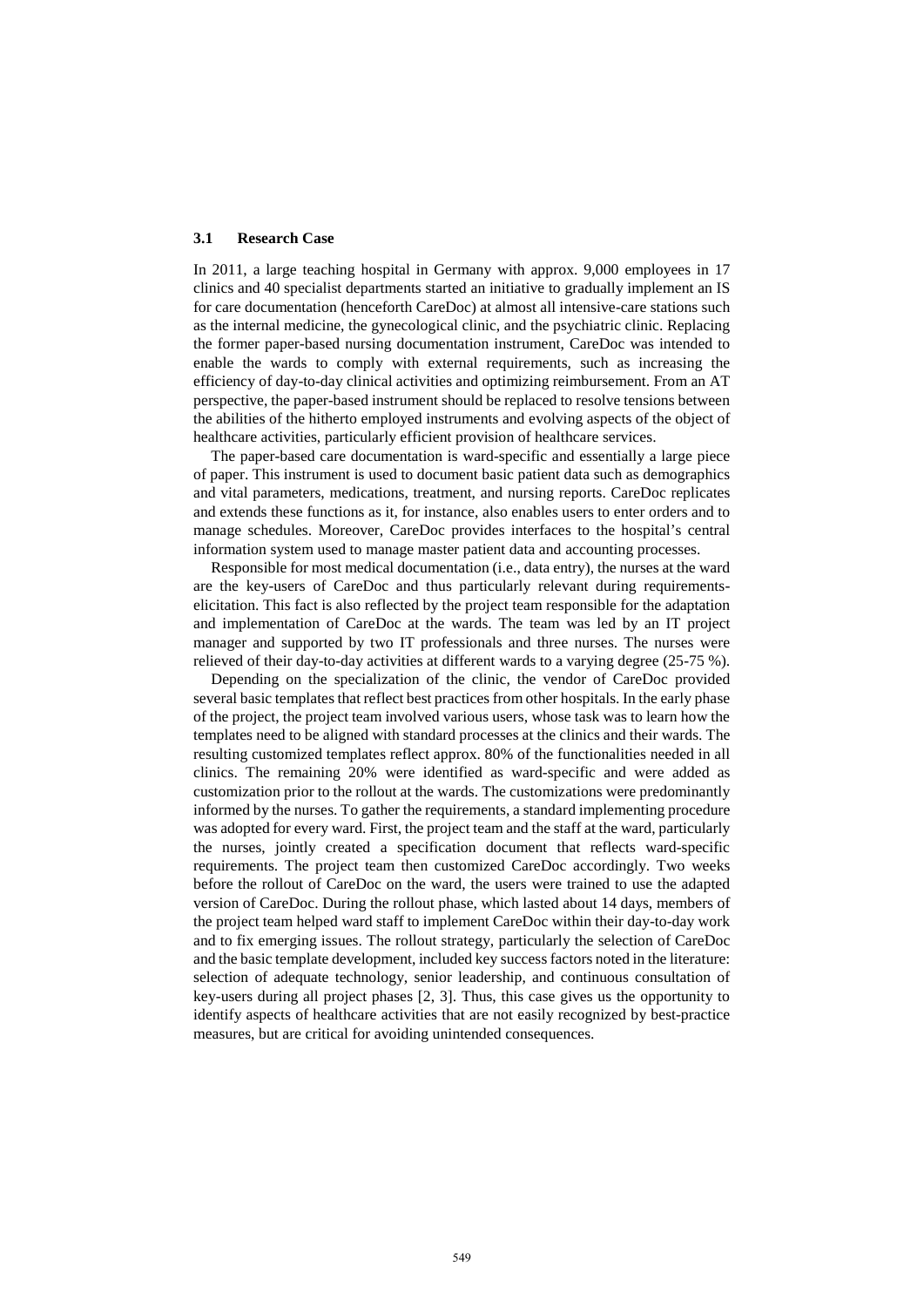#### **3.2 Data Collection and Analysis**

Data was collected between 11/15 and 03/16 at the addictive disorders ward of the psychiatric clinic. The addictive disorders ward was chosen for two reasons. First, from 2012 to 2015, CareDoc was already rolled out at nine other intensive-care wards. Thus, the project team has gained significant experience and benchmarks concerning the adaptation and implementation of CareDoc. Moreover, they have already refined the templates so that they sufficiently cover most standard requirements. Second, the nurses at this ward were particularly engaged during the requirements elicitation and unanimously agreed on the general requirements so that little problems were expected.

We took the role of an 'outsider researcher' during ward-specific requirementscollection, customization, and rollout. We triangulated data sources (i.e., interviewed key-users and project team members, talked to and observed nurses and physicians, and reviewed documents) to safeguard reliability and credibility of the data [39, 42, 43].

| <i>Interviewee</i>                       | Interviews (total length) Documentation |                        |
|------------------------------------------|-----------------------------------------|------------------------|
| PT01 (Project Manager., IT professional) | $2(45 \text{ min.})$                    | Notes/memorized report |
| PT02 (Project Team, IT professional)     | $3(90 \text{ min.})$                    | Notes/memorized report |
| PT03 (Project Team, nursing background)  | $1(40 \text{ min.})$                    | Verbatim report        |
| PT04 (Project Team, nursing background)  | $2(50 \text{ min.})$                    | Notes/memorized report |
| PT05 (Project Team, nursing background)  | $2(50 \text{ min.})$                    | Notes/memorized report |
| NU01 (Nurse at the ward)                 | $3(110 \text{ min.})$                   | Verbatim report        |
| NU02 (Nurse at the ward)                 | 3 (70 min.)                             | Verbatim report        |
| M01 (Ward Mngr., line manager of nurses) | $3(100 \text{ min.})$                   | Verbatim report        |

**Table 1.** Formal Interviews (approx. 9.5 hours)

The formal interviews were set up as semi-structured conversations [40]. The interview guideline contained open questions about the interviewees' knowledge and experiences on the affected activities and the role of CareDoc within. The interviews covered all available project members as well as involved key-users as assigned by management (Table 1) and aimed at exposing the knowledge, experiences, and perspectives the keyusers and project team members shared. During the interviews, we gathered data on their conceptions of the healthcare activities, knowledge, and experiences regarding conventions and tools that are related to care documentation and that govern actions and interactions between the people involved. The formal interviews were recorded and transcribed whenever possible. Some of the interviewees felt uncomfortable with the recordings. However, during these interviews a comprehensive number of notes was taken and a report based on these notes was prepared immediately after the interviews.

To identify emerging issues and to collect data on the tensions within the activity systems that may cause these issues, one researcher was on-site during rollout (5 days, 9 hours per day) and observed nurses' use of CareDoc, related outcomes and problems that significantly obstructed work activities. In addition, we conducted a vast number of informal conversations with nurses, physicians, and the members of the project team to gain understanding on the issues we have observed and on underlying tensions. These casual conversations and observations were instantly recorded in the case diary.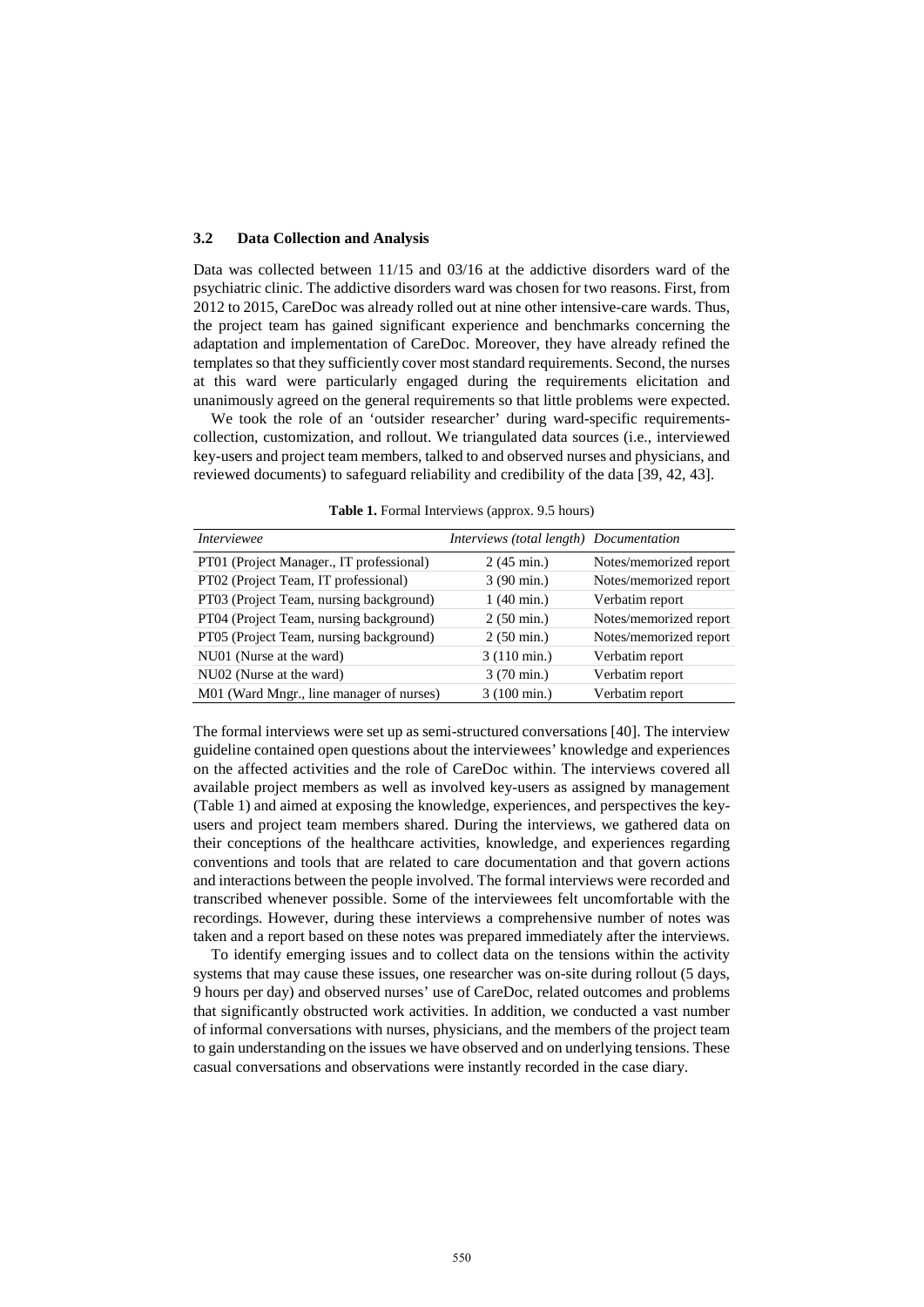

**Figure 1.** Iterative process of data collection and analysis

In accordance with the principles of interpretative research, data collection and data analysis occurred in a mode of continuous interplay, such that we were always open and willing to modify our initial assumptions (see Figure 1). One researcher constantly coded the data. The other researcher cross-checked the coding to ensure inter-rater reliability. Once agreement on the coding was reached, we compared, analyzed, interpreted and discussed emerging patterns as a team effort [42]. Whenever our interpretations differed, we went back to the data, theory, and/or the field and discussed the findings until we came up with an interpretation that was plausible for both authors [39]. Data collection lasted until all inconsistencies and gaps were resolved.

Aimed to understand which conceptions of the activities the IT project team and the nurses as key-users share, the first analysis cycle was conducted between the pre-rollout and the rollout phase. After coding the data on the individual conceptions of the work activity (i.e., open coding) [42], the resulting codes were analyzed and categories formed. The categories could have been assigned to an activity system component (e.g., subject or rule) or to a relationship between multiple components (e.g., relation between actors and implicit rules). Next, we compared the findings in each category to identify similarities, connections, and patterns between the individual conceptions.

During the second major cycle of data analysis, we focused on issues that emerged during the rollout and potential tensions between CareDoc and the healthcare activities. To do so, we coded data from the rollout-phase in search for aspects of the activity system that have previously not been shared as well as pointers to underlying tensions. Again, we created categorical codes, compared the resulting codes with the activity system components and assigned them to one of the activity system codes.

Finally, we analyzed the coded data and created a conceptual matrix [42]. For each problem that emerged, the matrix encompassed the aspects of the activity system that were covered by the shared understanding before the rollout as well as our AT-analysis of tensions within the activity system developed in the second cycle. This matrix allowed us to generate an overview of relevant data and to analyze how the emerging problems relate to aspects of the activities of nurses that were not covered by the shared understanding that guided adaptation and implementation of CareDoc.

## **4 Findings**

The rollout strategy, including key success factors as noted in the literature [2, 3] helped to adapt CareDoc such that it enables nurses to document relevant data and to comply with standards. Moreover, CareDoc provides management and clinicians data better in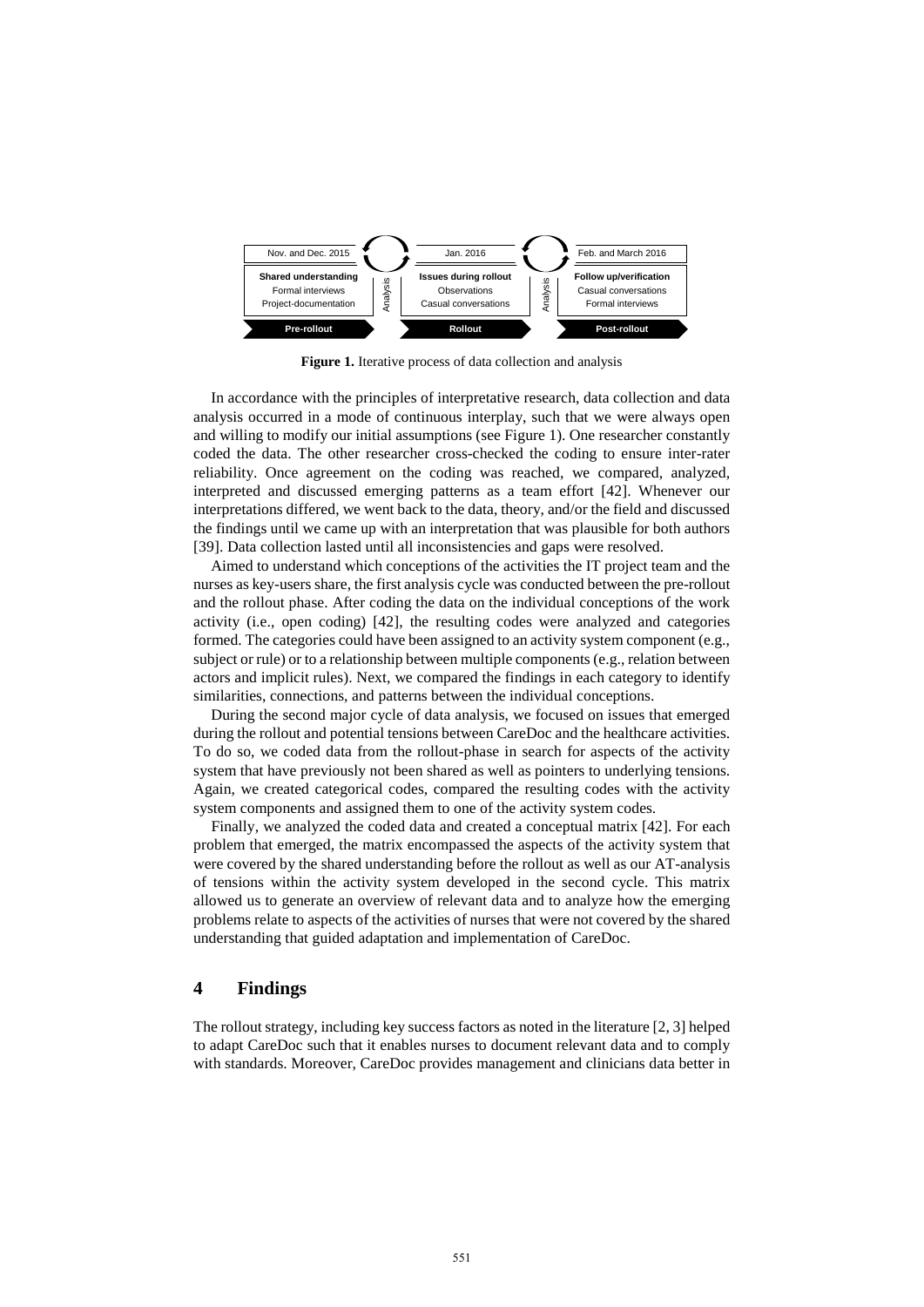quality (i.e., reimbursement and diagnosis). However, we also observed unintended consequences that emerged during and after rollout. These issues mitigated efficiency gains considerably and provoked resistance. Below, we analyze how these issues can be traced back to insufficient shared understanding of the activities affected by the HIS. We briefly present three of the most apparent unanticipated issues, illustrate the tensions and underlying contradictions, and analyze the aspects that were not covered by the shared understanding, which was developed during requirements elicitation and customization of CareDoc. Table 2 provides a summary of these findings.

**Table 2.** Summary of findings: contents of shared understanding (SU)

| Aspects that were covered by SU             | Aspects that were not covered by SU                |
|---------------------------------------------|----------------------------------------------------|
| Expected individual performance gains       | Contradictory perspectives (e.g., caring for       |
| (e.g., documentation, reimbursement)        | patients vs. documentation quality and costs)      |
| People/occupational groups involved in the  | The historically evolved contradictory role of the |
| activities that are affected by CareDoc     | community (e.g., volunteers and trainees)          |
| The form and function of the formal paper-  | Additional, ward-specific enhancements of the      |
| based documentation instruments and         | formal instruments, their role as governance       |
| resulting technical requirements regarding  | mechanism (e.g., reminder, overview), and the      |
| types of data-fields, forms, reports, etc.  | limitations of CareDoc (providing overview)        |
| Legal requirements on healthcare activities | Interpretation and evolved (contradictory)         |
| (e.g., transparency, authentication, and    | implementation of rules as reflected by norms,     |
| medication handling)                        | the instruments, and the division of labor         |

The first vignette refers to the coevolution of the instruments and other aspects of healthcare activities such as handover of tasks and performing medication in cases of emergency. The formal official paper-based documentation templates did not enable nurses to get a quick overview of all vital parameters, medication, and observations of the patients at the ward. To work around these shortcomings, over the years, nurses created and gradually refined 'monitoring sheets' for every patient at the ward. These letter-sized sheets hung at the board, enabled nurses to keep track of patients (e.g., in case of emergency and during shift handovers) and offered great flexibility. Data such as vital parameters, adapted dosages or important events were recorded on these sheets before typically trainees or voluntaries updated the formal documentation.

During requirements elicitation, it was decided to replace the monitoring sheets with CareDoc reports. Recording and analyzing data directly in CareDoc should reduce errors and enable early access to care documentation. However, the reports offered were not able to occupy the role of the monitoring sheets sufficiently: the report must be manually activated, is only accessible via the small monitors at the wards and does thus not offer a quick overview. For instance, NU02 stated that *"the monitoring sheets enabled us to overview patients much more easily […] which is quite important at a closed psychiatric ward."* Moreover, the reports did not occupy the function of a to-do list and reminder in the way as the monitoring sheets did. In consequence, shift handover was considerably obstructed and nurses' willingness to utilize CareDoc decreased.

Though the tensions between the adapted set of instruments and the nurses began to surface early, the project team, ward mgmt., and physicians were not able to understand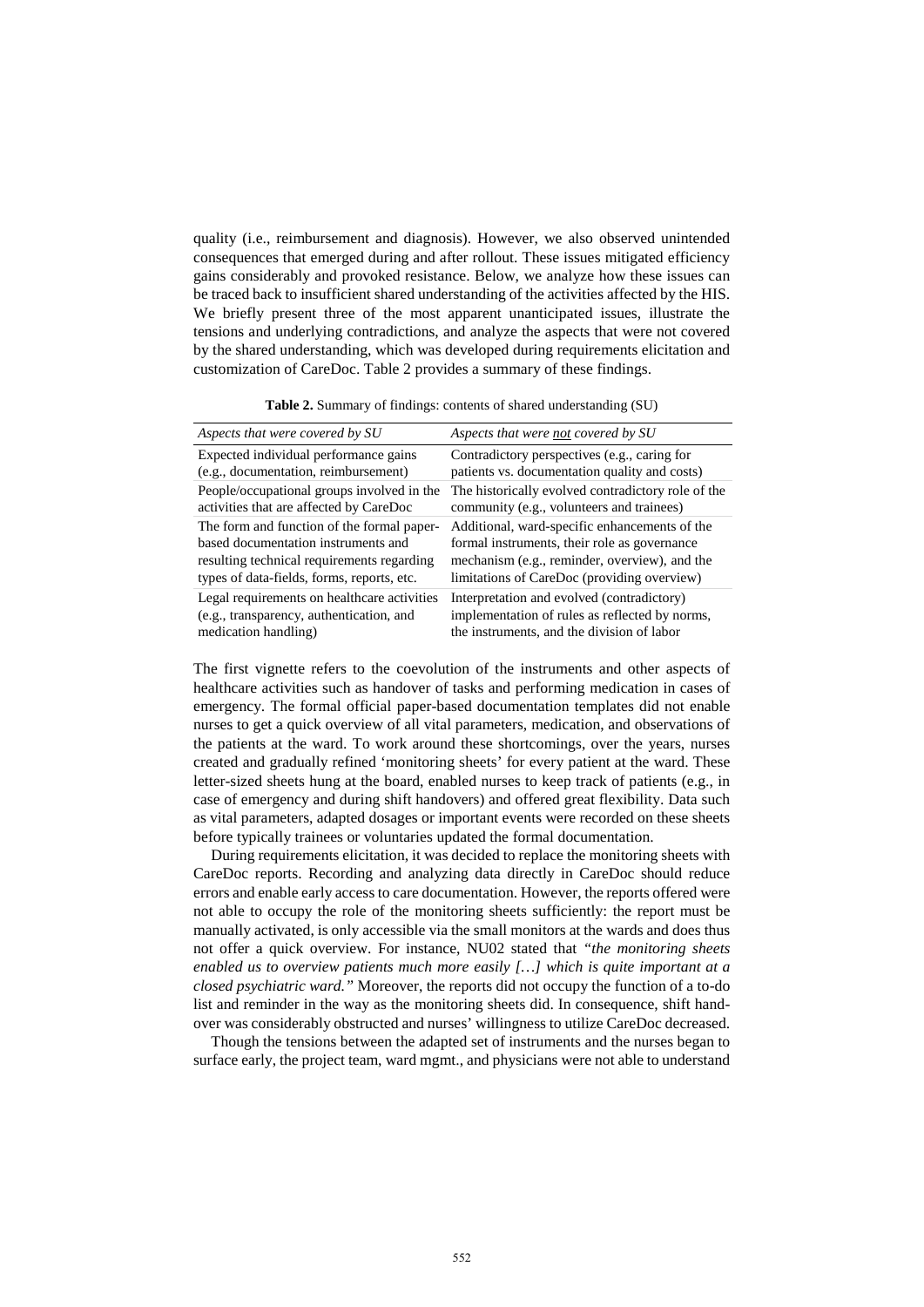why nurses requested to keep the monitoring sheets until the rollout. Particularly physicians, who presume timely and accurate data, advocated to use the CareDoc reports. This indicates that the project team did not thoroughly consider the role of the monitoring sheets as an important mediator between the actions and interactions of the nurses. Thus, these neglected the historically collected skills that enable nurses to deal with specifics at the wards (e.g., adapting medication, keeping track of patients).

The second vignette concerns medication management at the ward. Legally, nurses are only allowed to administer drugs as prescribed by a physician. Since physicians are frequently not available at the addictive disorders ward of the psychiatric clinic on short notice, however, nurses are in the need to adapt the dosage on their own and get authorization retrospectively (e.g., in case of an acute delirium or when symptoms like restlessness or shivering appear). This well-practiced shift in the division of labor has become an accepted norm at the wards. Since they feel less comfortable setting the dosages without consulting a nurse, physicians even asked if it *"is possible to calculate the optimal dosage within CareDoc*" (observation note).

Though, physicians, nurses, and IT professionals discussed the need for dynamic dosing intervals, customized related forms accordingly and agreed that the dosage could not be 'calculated', their shared understanding did not enable them to anticipate that CareDoc considerably restricts the flexibility as given by the paper-based instrument. These historically evolved aspects of the medication activity, particularly the tension between the way tasks are distributed in case of emergency and the legal requirements, were not uncovered during requirements engineering. Neither the nurses shared their knowledge and experiences regarding these aspects, nor did the IT project team point out that CareDoc will increase transparency due to time stamps of physicians' authorization of medication and nurses' administration of medication and thus, most likely, limits flexibility regarding medication handling at the ward.

Only during the rollout, the nurses recognized that CareDoc does not allow them to adapt the administration of medications on short notice or to enter up physicians' authorization after administering adapted medication without causing legal problems and –at worst– risking adverse personal consequences. Awareness of these problems negatively impacted nurses' attitude towards CareDoc. This even caused some of them to resist using the system until it was clarified how to deal with medication management in cases of emergency.

The third vignette reflects how gradual changes to the object of healthcare affected the division of labor. During the last years, cost pressures, and workload significantly increased at the wards, which stressed the need to gain efficiency. Therefore, the way tasks are distributed was continuously adapted. Amongst others, volunteers and trainees are increasingly asked to measure and document vital parameters. Legally, this must be supervised and authorized by a certified nurse, who also signs the documentation. In practice, however, nurses have not the time to accompany the volunteers and trainees and thus only sign the documentation afterwards.

Due to an IT policy, volunteers do not possess a user account that is required to perform documentation in CareDoc. Thus, after the rollout of the IS, documentation of vital parameters was limited to nurses and trainees. This obstructed the evolved mode of task distribution and increased nurses' documentation effort considerably. Since they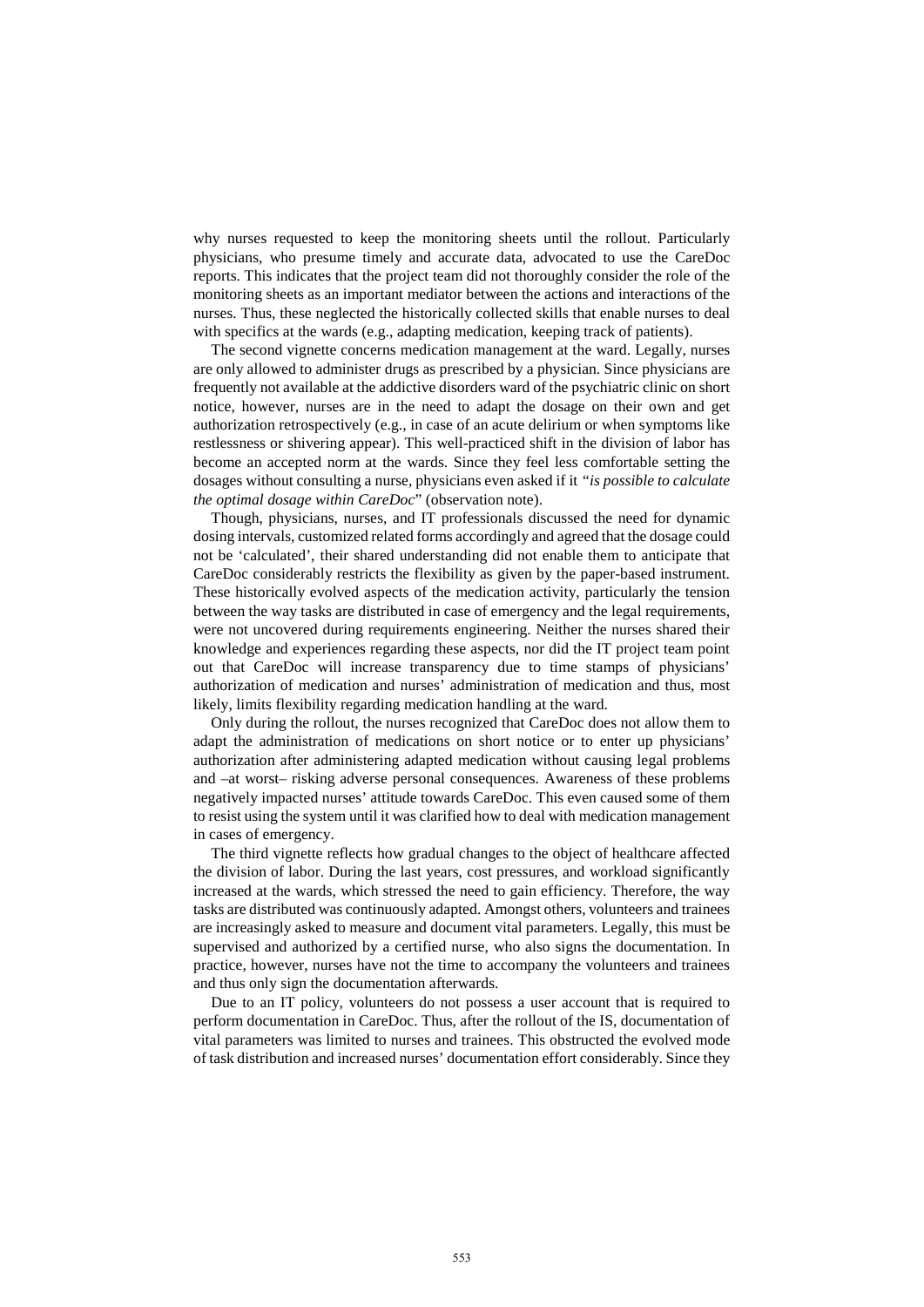either need to record vital parameter on their own or must sign recordings of trainees, they had less time to care for patients, which is usually the true motive of their activity (*"we spend too much time at the computer and have less time for the patients"*, NU01). Moreover, some of the nurses did not want to key in data they have not collected (*"I will not key in data that I have not measured"*, NU03).

Data collected prior to the rollout reveals that nurses and IT professionals did not share knowledge concerning the nature, history, and significance of the mode of task distribution at the wards and how CareDoc enforces conflicting legal requirements. During requirements elicitation, IT professionals and nurses did not consider how CareDoc could amplify tensions between legal requirements and the division of labor. Thus, neither IT professionals could anticipate that the characteristics of the IT tool would destabilize established ways of doing, nor ward management could clarify roles and responsibilities and thus take measures to mitigate or resolve these tensions.

## **5 Discussion**

The paper-based instrument was found to limit the efficiency of healthcare activities (e.g., documentation quality, reimbursement). These tensions should be resolved by an HIS. Selection of an adequate system, senior leadership and user involvement enabled the project team to adapt the HIS so much that it covers most requirements, particularly those that concern the interactions of individuals with the system. However, as with similar HIS implementation initiatives reported in prior literature [2], the replacement of the legacy tools provoked unintended consequences. These were not anticipated, although the people involved could build upon benchmark data from nine rollouts prior to the addictive disorders ward and templates that are based on best practices from other hospitals. Case study data reveals that IT professionals and stakeholders failed to create shared understanding on critical aspects of the socio-technical environment the HIS is embedded in. The framework presented below summarizes and classifies these.

#### **5.1 Crucial Aspects of Healthcare Activities**

The unintended consequences we have observed indicate that users, managers, and IT professionals had difficulties to share –often– tacit knowledge and experiences related to three characteristics of their collective healthcare activities, particularly those that go beyond individual requirements. Accordingly, they struggled to anticipate how these aspects relate to the novel HIS, particularly how contradictions within the activity systems are mitigated or amplified by HIS implementation. In Figure 2 these aspects are classified (1-3) and located in a triangular activity system diagram (1-3).

The first aspect reflects that healthcare activities are characterized by contrasting objectives (aspect 1). Data reveals that the way the legacy tool and the IS account for different perspectives on the object of the collective activity was hardly considered (e.g., maintaining monitoring sheets vs. entering data directly in the HIS and using the reports). We found that exposing the contested nature of the activities and bearing in mind how the instruments account for divergent motives and thus how they impact the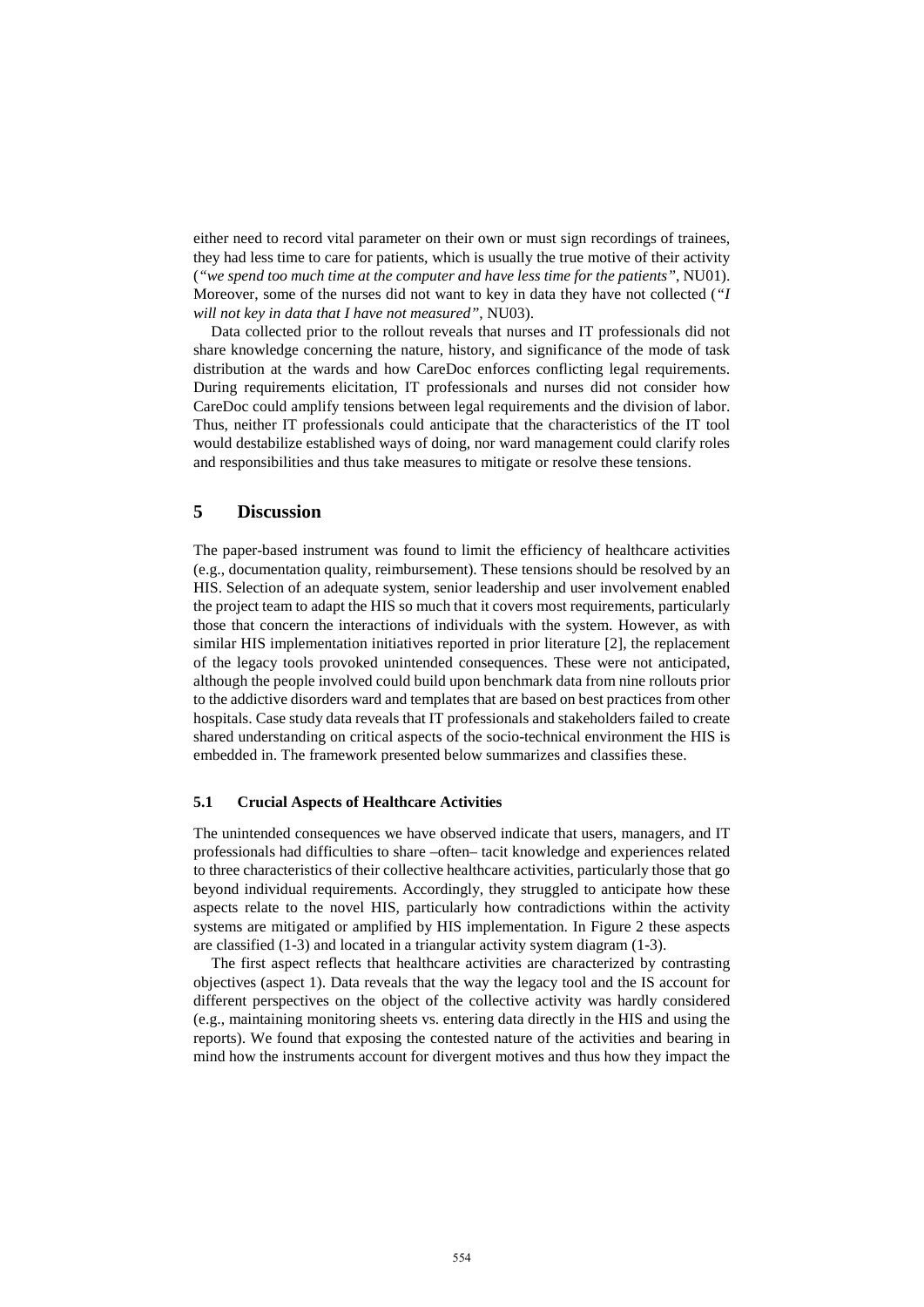relationship between professional groups is critical. Creating shared understanding on this aspect would have most-likely enabled actors to anticipate and avoid the issues.

Second, patient care is characterized by a tension between the need for stability and sensitivity for variation [9]. This tension is also reflected in the historically evolved division of labor, which provides stability but needs to be sensitive to variation (e.g., in case of an emergency). Employed instruments need to account for these evolved and diverse modes of task distribution (aspect 2). Thus, actors must ensure that the HIS can govern routines and variations like their predecessors did or adapt the division of labor accordingly (e.g., task distribution between nurses, trainees, and volunteers).

Third, healthcare is highly influenced by regulation and traditional hierarchies [9]. However, evolved practices may contradict these conventions. Since HIS are often designed to comply with formal rules, they have the potential to amplify these contradictions. Hence, people engaged in IS implementation need to recognize, share, and consider explicit and implicit rules that govern actions and interactions between the subject and the community and clarify the role of the HIS within (aspect 3).



**Figure 2.** Aspects of healthcare activities that should be covered by shared understanding

The framework can help practitioners to more carefully consider the complex mediating relationships between instruments, rules, and the division of labor, facilitate the creation of shared understanding on the role of the HIS within and enables them to resolve contradictions without amplifying existing or creating novel ones.

Though awareness of the critical aspects will help, practitioners need to bear in mind that learning about an activity is at large inherent to the participation in an activity [44]. Thus, creating shared understanding might require IT professionals to participate in activities that are or may be affected by the HIS. This will most-likely enable them to better illuminate the aspects identified here, to anticipate emerging issues and to develop corrective actions. Practitioners might employ strategies such as cooperative prototyping, where users and IT professionals are involved [45]. Mutual prototyping may raise issues and shifts questions from subject-object interactions towards the rather invisible IS-mediated aspects of collective activities. Moreover, best-practices and approaches like the "MindMerger" [8] could benefit from methods that put an emphasis on the collective nature of human activity such as "expansive visibilization" does [31].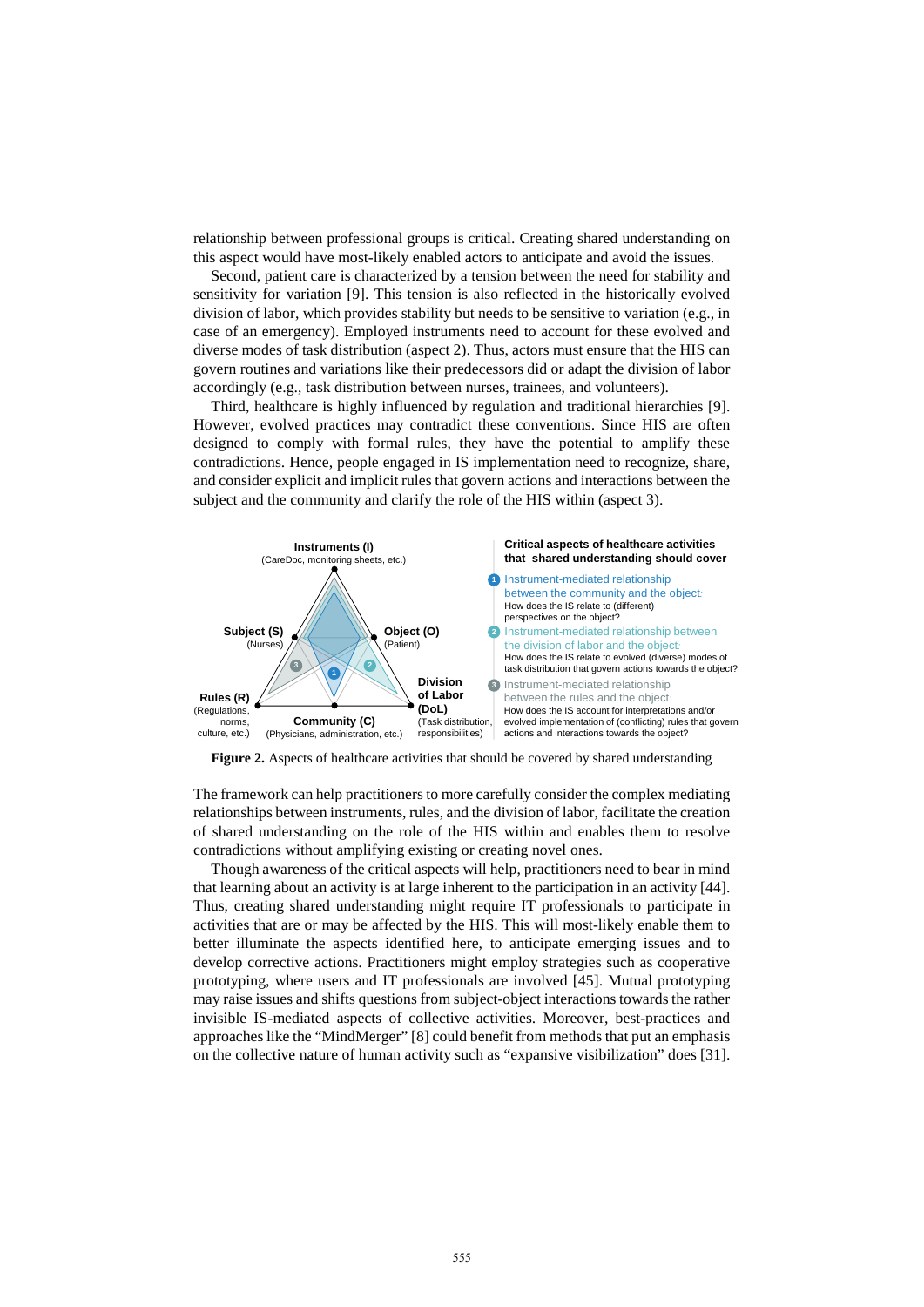#### **5.2 Limitations**

Although this research offers a coherent explanation for the rise of unintended consequences after IS implementation in a complex setting, some limitations need to be acknowledged. First, the empirical data analyzed in this research stem from a single in-depth case study. Thus, it has to be shown if the activity theoretical perspective on shared understanding also explains outcomes in other settings. Second, data about early phases of the project could only be collected retrospectively, particularly regarding the design of the standard templates. Third, the timeframe for data collection was restricted. Thus, the rise of additional unintended consequences after data collection cannot be ruled out. Fourth, the number of interviews conducted is limited, some of the interviewees did not feel comfortable with recordings and only one researcher could monitor the rollout. Fifth, only the three most significant issues that emerged during and after rollout are reported in this paper. Though the analysis of the other outcomes support the conclusions drawn, the theoretical concepts still need to demonstrate their empirical validity [46]. Further research employing multiple and longitudinal case studies in other settings or quantitative studies that operationalize and test the theoretical statements may increase the confidence in the mechanisms identified here.

## **6 Conclusion**

We know that effective design and implementation of HIS is contingent on shared understanding [see e.g. 6, 19, 20, 23, 24]. However, our learning on the kind of taskrelated knowledge and perspectives that need to be shared is limited. Our research contributes to this gap by providing a theoretically grounded framework that captures crucial aspects of healthcare activities that should be recognized, shared, and considered during HIS implementation projects. Moreover, we contribute to prior research by increasing our understanding on the socio-organizational aspects HIS must fit with [14]. We reveal that the people involved in HIS implementation need to create shared understanding about socio-organizational aspects that are not necessarily exposed using best-practice approaches. Following AT, the people involved need to recognize that HIS occupies positions within complex, collective, and historically evolving activity systems [35]. To resolve contradictions within these systems without provoking novel ones, the multiple perspectives and traditions that are carried by its actors, its artefacts, rules, and conventions need to be recognized, shared and aligned.

## **References**

- 1. Jones, S.S., Rudin, R.S., Perry, T., Shekelle, P.G.: Health Information Technology: An Updated Systematic Review with a Focus on Meaningful Use. Annals of Internal Medicine 160, 48-54 (2014)
- 2. Cresswell, K., Sheikh, A.: Organizational Issues in the Implementation and Adoption of Health Information Technology Innovations: An Interpretative Review. Int J Med Inform 82, e73-86 (2013)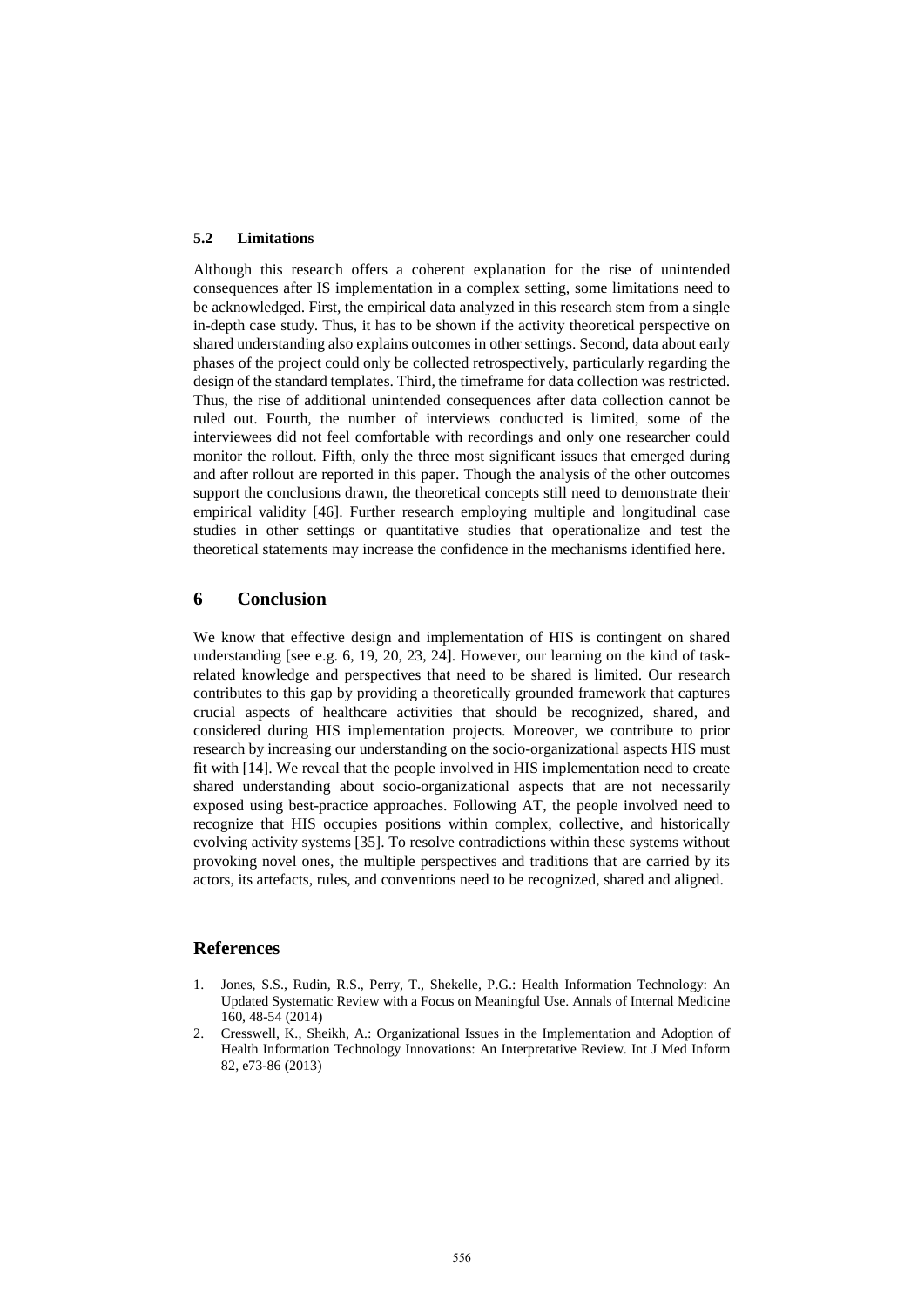- 3. Cresswell, K.M., Bates, D.W., Sheikh, A.: Ten Key Considerations for the Successful Implementation and Adoption of Large-Scale Health Information Technology. Journal of the American Medical Informatics Association 20, e9-e13 (2013)
- 4. Kellermann, A.L., Jones, S.S.: What It Will Take to Achieve the as-yet-Unfulfilled Promises of Health Information Technology. Health Affairs 32, 63-68 (2013)
- 5. Kilsdonk, E., Peute, L.W., Riezebos, R.J., Kremer, L.C., Jaspers, M.W.: Uncovering Healthcare Practitioners' Information Processing Using the Think-Aloud Method: From Paper-Based Guideline to Clinical Decision Support System. Int. J. Med. Inform. 86, 10-19 (2016)
- 6. Tesch, D., Sobol, M.G., Klein, G., Jiang, J.J.: User and Developer Common Knowledge: Effect on the Success of IS Development Projects. Int. J. Proj. Manag. 27, 657-664 (2009)
- 7. Charaf, M.C., Rosenkranz, C., Holten, R.: The Emergence of Shared Understanding: Applying Functional Pragmatics to Study the Requirements Development Process. Information Systems Journal 23, 115-135 (2013)
- 8. Bittner, E.A.C., Leimeister, J.M.: Creating Shared Understanding in Heterogeneous Work Groups: Why It Matters and How to Achieve It. Journal of Management Information Systems 31, 111-144 (2014)
- 9. Fichman, R.G., Kohli, R., Krishnan, R.: Editorial Overview—the Role of Information Systems in Healthcare: Current Research and Future Trends. Information Systems Research 22, 419-428 (2011)
- 10. Goh, J.M., Gao, G., Agarwal, R.: Evolving Work Routines: Adaptive Routinization of Information Technology in Healthcare. Information Systems Research 22, 565-585 (2011)
- 11. Paul, R.J., Ezz, I., Kuljis, J.: Healthcare Information Systems: A Patient-User Perspective. Health Systems 1, 85-95 (2012)
- 12. Oborn, E., Barrett, M., Davidson, E.: Unity in Diversity: Electronic Patient Record Use in Multidisciplinary Practice. Information Systems Research 22, 547-564 (2011)
- 13. Poon, E.G., Blumenthal, D., Jaggi, T., Honour, M.M., Bates, D.W., Kaushal, R.: Overcoming Barriers to Adopting and Implementing Computerized Physician Order Entry Systems in U.S. Hospitals. Health Affairs 23, 184-190 (2004)
- 14. Ammenwerth, E., Iller, C., Mahler, C.: IT-Adoption and the Interaction of Task, Technology and Individuals: A Fit Framework and a Case Study. BMC Med Inform Decis Mak 6, 3 (2006)
- 15. Heeks, R.: Health Information Systems: Failure, Success and Improvisation. Int. J. Med. Inform. 75, 125-137 (2006)
- 16. Rahimi, B., Vimarlund, V., Timpka, T.: Health Information System Implementation: A Qualitative Meta-Analysis. Journal of Medical Systems 33, 359-368 (2008)
- 17. Mulder, I., Swaak, J., Kessels, J.: Assessing Group Learning and Shared Understanding in Technology-Mediated Interaction. Educational Technology & Society 5, 35-47 (2002)
- 18. Levesque, L.L., Wilson, J.M., Wholey, D.R.: Cognitive Divergence and Shared Mental Models in Software Development Project Teams. Journal of Organizational Behavior 22, 135-144 (2001)
- 19. He, J., Butler, B.S., King, W.R.: Team Cognition: Development and Evolution in Software Project Teams. Journal of Management Information Systems 24, 261-292 (2007)
- 20. Hoffmann, A., Bittner, E., Leimeister, J.: The Emergence of Mutual and Shared Understanding in the System Development Process. In: Doerr, J., Opdahl, A. (eds.) Requirements Engineering: Foundation for Software Quality, vol. 7830, pp. 174-189. Springer Berlin Heidelberg (2013)
- 21. Vygotsky, L.S.: Mind and Society: The Development of Higher Psychological Processes. Harvard University Press, Cambridge, MA (1978)
- 22. Schmidt, C.T., Kude, T., Heinzl, A., Mithas, S.: How Agile Practices Influence the Performance of Software Development Teams: The Role of Shared Mental Models and Backup. International Conference on Information Systems, Auckland (2014)